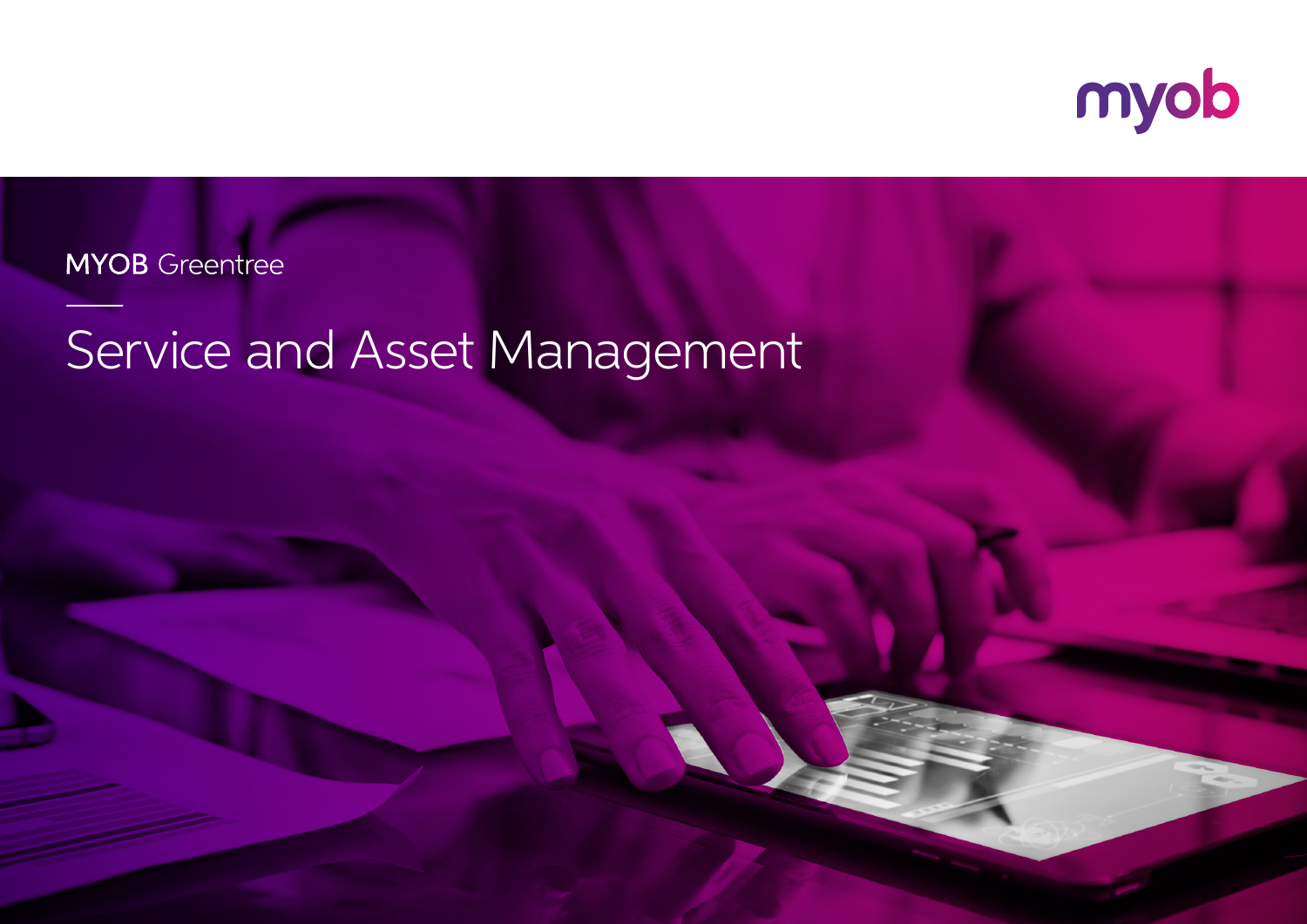# —<br>Contents

| Service Mobile          |  |
|-------------------------|--|
| Timesheets Mobile       |  |
| <b>Customer Service</b> |  |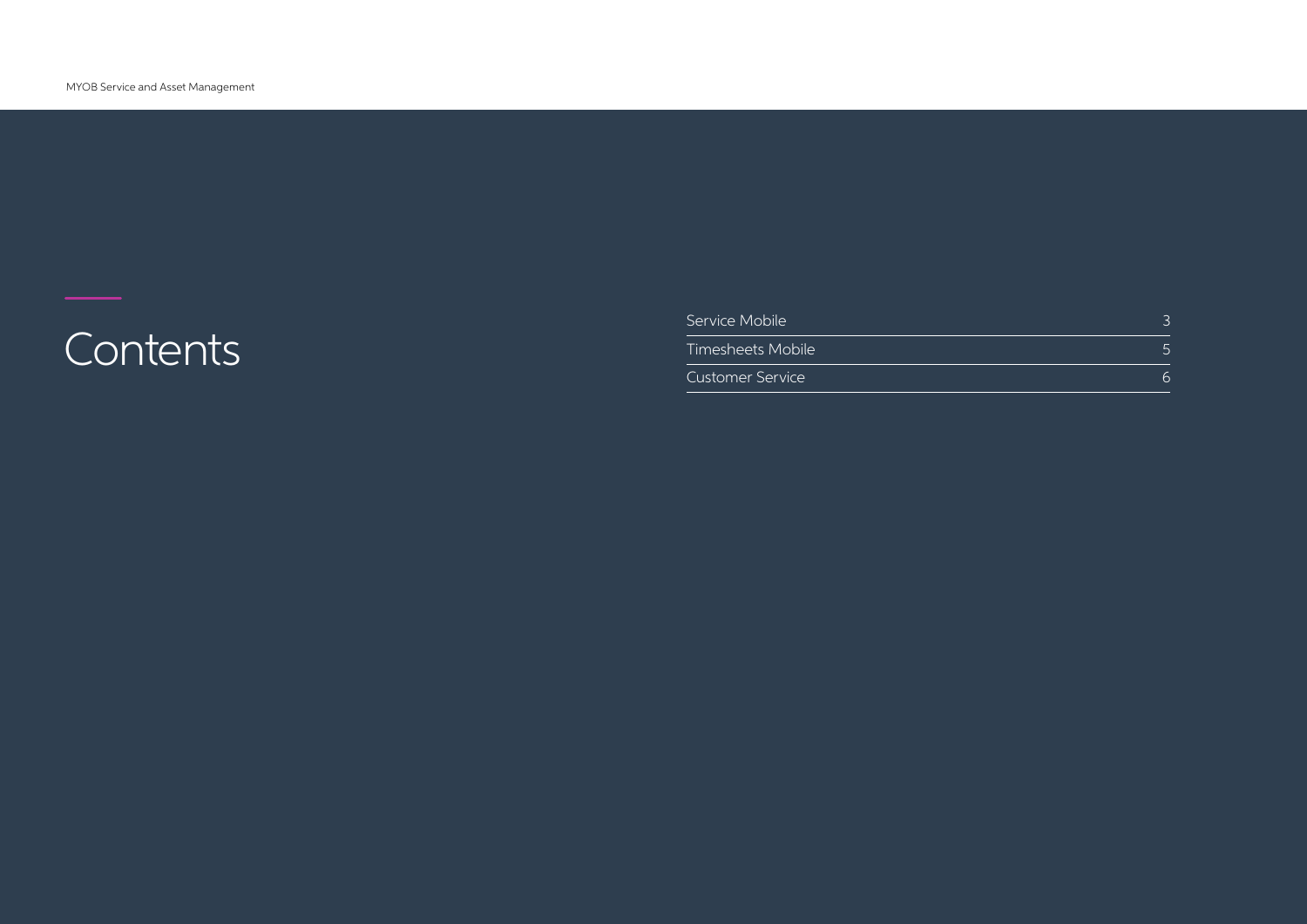### Introducing MYOB Greentree Service and Asset Management

Whether your organisation grapples with internal service and equipment maintenance demands or you are a service provider delivering to meet customer expectations, missed service calls, overlooked requests, late maintenance, unscheduled downtime, cost overruns and potentially unbilled service delivery all erode business performance.

Eradicate these risks with MYOB Greentree's Service and Asset Management suite: all the tools needed to maximise service levels provided to internal or external 'customers' and to effectively manage the diverse needs of plant and equipment maintenance.

MYOB Greentree is a complete ERP solution which means all processes are automatically integrated with your other Greentree business functions such as purchasing, inventory, fixed assets and occupational health and safety.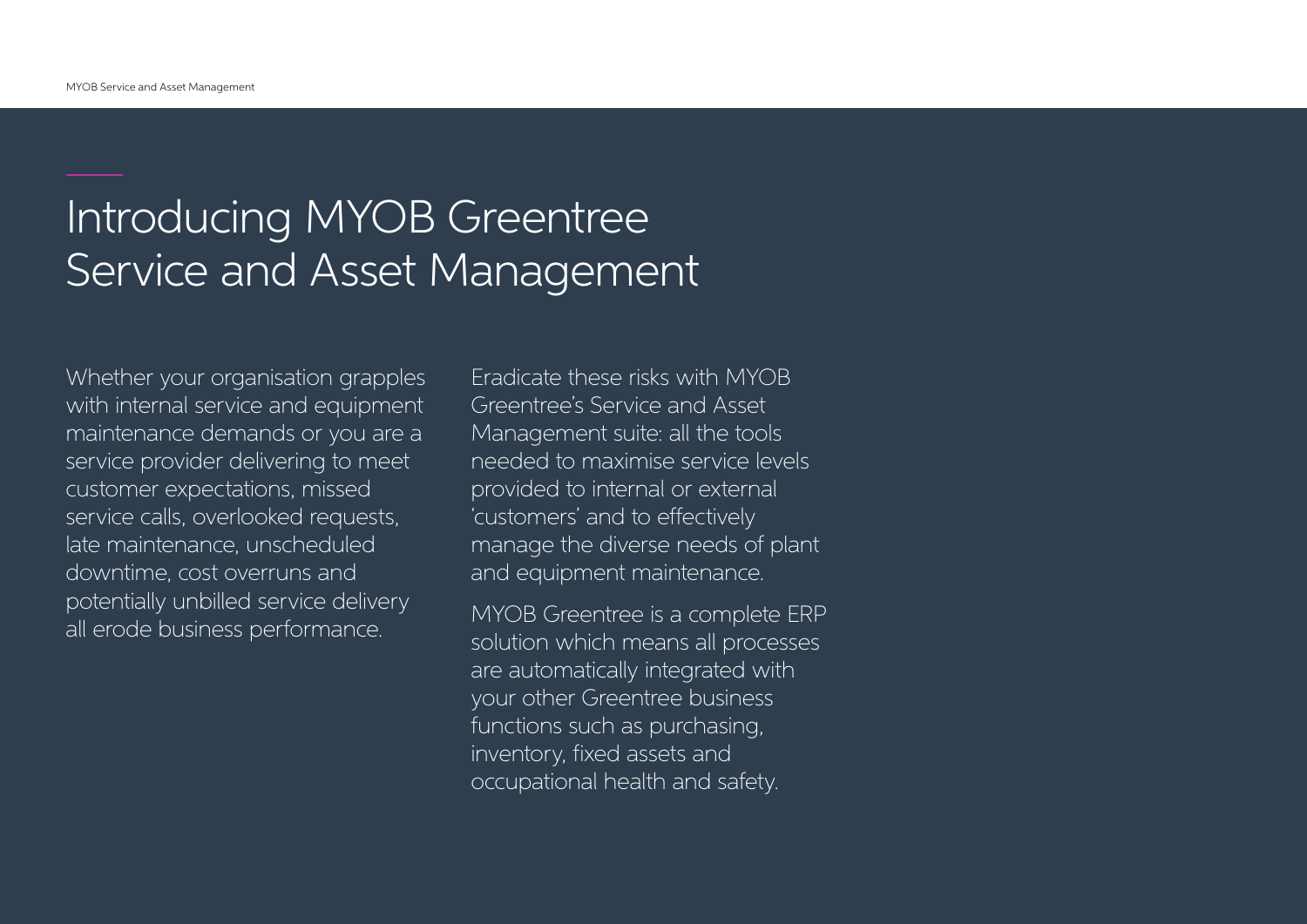

### Service Mobile

MYOB Greentree Service Mobile transforms the way your field staff work with highly intuitive software design that connects them directly to your core MYOB Greentree business system. Work faster, smarter and deliver a better customer service experience than ever before.

#### Workspace for service

Your field staff will always have the information they need, right where they need it – displayed in a way that makes sense to them.

#### **Organisations**

Everything your service team needs to know about their customer in one easy to search location.

#### **Contacts**

Comprehensively capturing all your contact information, including an Activity tab to track more details and Maps embedded to make every contact easy to find.

#### Relationship centre

All the activities related to customer and supplier organisations brought together in one place – historical and upcoming.

#### Service calls and requests

Manage your work day from one easy-to-use panel. Identify and prioritise work that is yet to be allocated then track each job as it is completed and seamlessly move to invoicing.

#### Assets

See the equipment your customer owns and its service history as recorded in your system. Records are automatically updated as the work is completed.

#### Timeline

Know the key times and dates for any service work based on your agreed SLAs or regulatory requirements. Using the Approvals and Alerts engine, build escalations based on those deadlines.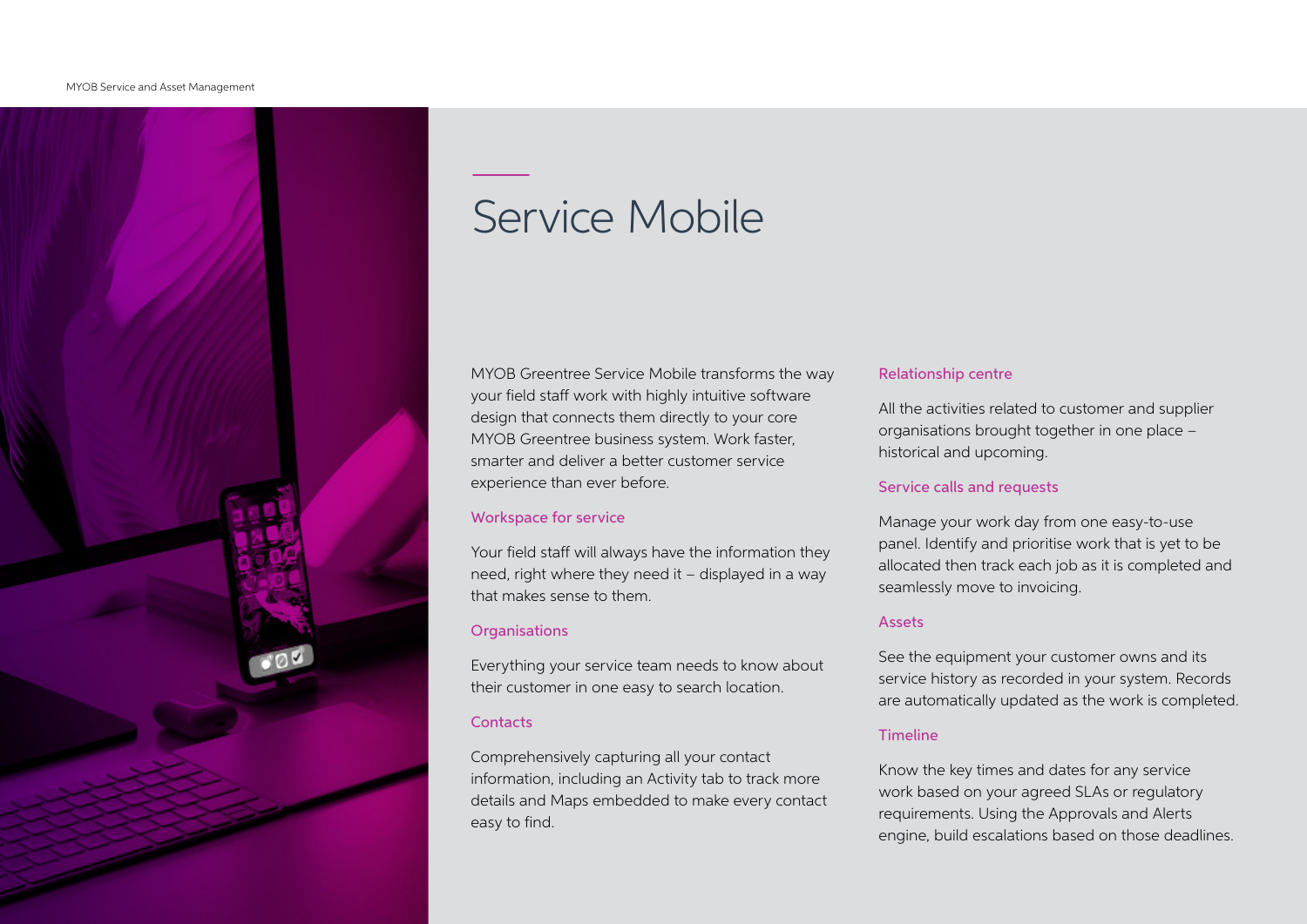### Timesheets Mobile

Capture time on-the-go, as you work. Designed for use by workers in the field or back at the office. Incredibly intuitive and easy to use, built on the latest browser based technology and as long as you can access the internet, you can work from anywhere. Configure the fields to work the way you do, with inbuilt reminders so you're never late.

#### Summary or detail

Record the total time recorded or log all the detail of start, finish and break times. Save at any point, then return to add more detail before submission.

#### Easily configurable

Capture time based on work done, who did it, job rates or any other variable – makes sure maximum revenue charged for the work completed.

#### Format it your way

Using Screen Designer, tailor Timesheets to work the way you want it to: reorder or hide fields and columns, change labels – work it your way.

#### Cross company

If you work for a group of companies, each company is assigned a line in your timesheet with the related jobs automatically displayed when selected.

#### Built in reminders

Users are alerted if they're late with timesheets or too little (or too much) time appears to have been recorded.

#### Approvals

Use Approvals and Alerts to enable real-time approval plus manage queries on a line-by-line basis so the rest of the timesheet can be submitted on time.

#### Summary view

Instantly scan the total hours recorded against the hours scheduled.

#### Work anywhere

Designed for the field, browser-based access to ensure the most timely capture, minute-by-minute, as you work.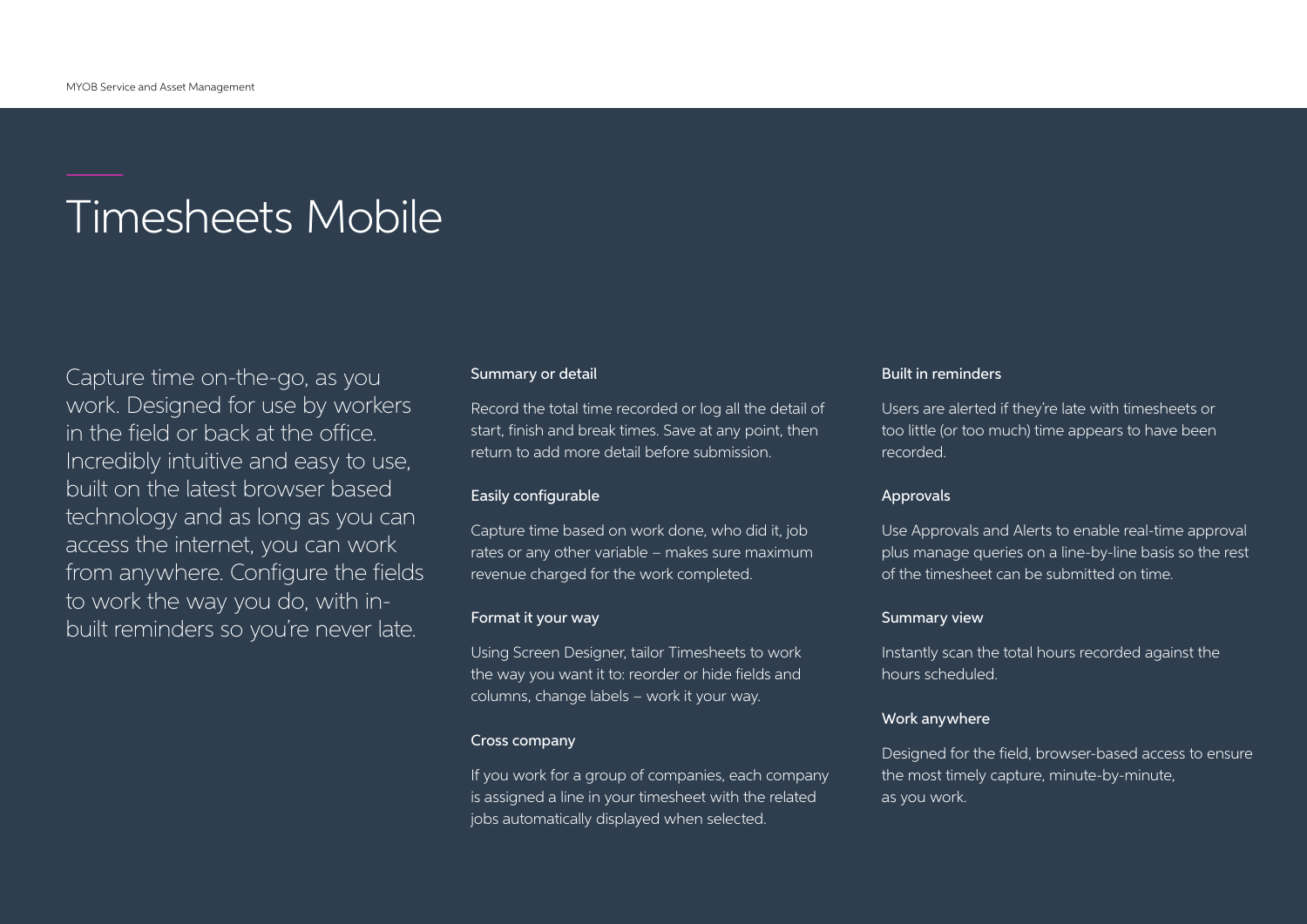### Customer Service

Use MYOB Greentree's Customer Service module to deliver the best experience for your clients and drive the highest possible customer satisfaction levels. With full integration to the rest of MYOB Greentree, costing and billing of service work becomes a natural part of how you do business.

#### Service Planning and Management

Optimise service response rates and resource effectiveness with easy-to-use visual planner. Successfully meet all service-levels commitments using pre-emptive escalations and alerts. Demonstrate effectiveness with the built-in tools to measure and report on performance. Easily manage customers and services across multiple locations and time zones.

#### Help Desk

Drastically cut the costs of customer support requests (received via web, phone or email) with full tracking,